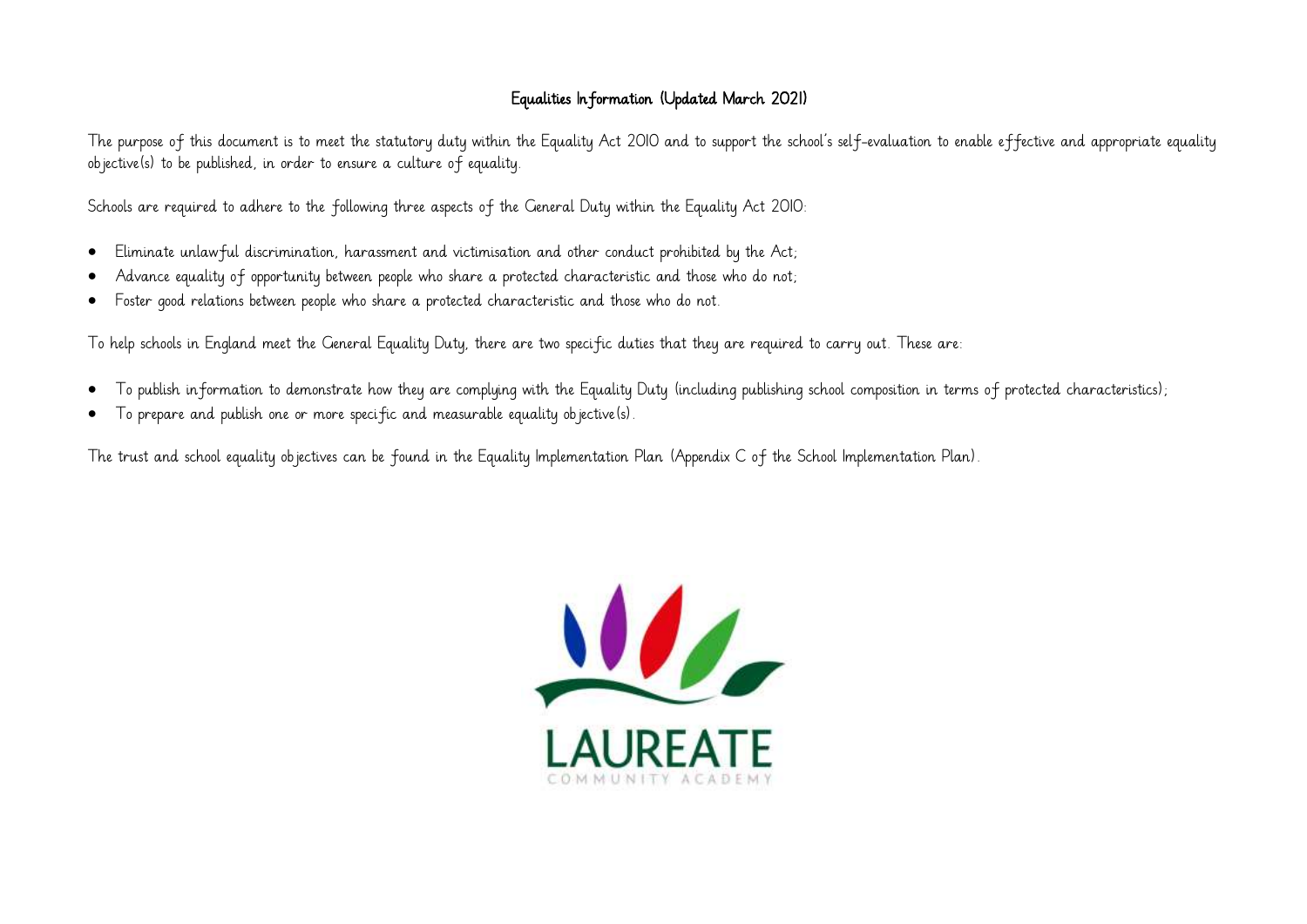## School Composition

| Protected Characteristics |                                                | Number           | % of cohort  | Comments                                                     |
|---------------------------|------------------------------------------------|------------------|--------------|--------------------------------------------------------------|
| <b>Gender</b>             | Male                                           | II9              | 46.67        |                                                              |
|                           | Female                                         | 136              | 53.33        |                                                              |
| Gender reassignment       | Includes those pupils questioning their gender | $\circ$          | 0            |                                                              |
|                           | identity, trans, non-binary or gender non-     |                  |              |                                                              |
|                           | conforming                                     |                  |              |                                                              |
| Ethnicity                 | Asian or Asian British: Indian                 | 6                | 2.35         |                                                              |
|                           | Asian or Asian British: Pakistani              | $\boldsymbol{q}$ | 3.53         |                                                              |
|                           | Asian or Asian British: Bangladeshi            | $\mathsf{x}$     | $\times$     | This data has been suppressed due to low numbers which could |
|                           |                                                |                  |              | lead to individual pupils being identified.                  |
|                           | Any other Asian background                     | $\pmb{\times}$   | X            | This data has been suppressed due to low numbers which could |
|                           |                                                |                  |              | lead to individual pupils being identified.                  |
|                           | Black or Black British: Caribbean              | $\circ$          | 0            |                                                              |
|                           | Black or Black British: African                | $\overline{O}$   | $\bigcap$    |                                                              |
|                           | Any other Black background                     | 6                | 2.35         |                                                              |
|                           | Chinese                                        | $\pmb{\times}$   | $\mathsf{x}$ | This data has been suppressed due to low numbers which could |
|                           |                                                |                  |              | lead to individual pupils being identified.                  |
|                           | Mixed: White and Black Caribbean               | $\downarrow$     | 1.57         |                                                              |
|                           | Mixed: White and Black African                 | $\overline{5}$   | 1.96         |                                                              |
|                           | Mixed: White and Asian                         | $\pmb{\times}$   | $\mathsf{x}$ | This data has been suppressed due to low numbers which could |
|                           |                                                |                  |              | lead to individual pupils being identified.                  |
|                           | Any other Mixed background                     | 5                | 1.96         |                                                              |
|                           | White: British                                 | 135              | 52.94        |                                                              |
|                           | White: Irish                                   | $\pmb{\times}$   | X            | This data has been suppressed due to low numbers which could |
|                           |                                                |                  |              | lead to individual pupils being identified.                  |
|                           | Irish Traveller                                | $\bigcirc$       | $\circ$      |                                                              |
|                           | Gypsy and traveller                            | $\circ$          | $\bigcap$    |                                                              |
|                           | Any other white background                     | $\overline{7}$   | 29.02        |                                                              |
|                           | Roma                                           | X                | $\times$     | This data has been suppressed due to low numbers which could |
|                           |                                                |                  |              | lead to individual pupils being identified.                  |
|                           | Other                                          | 4                | 1.57         |                                                              |
|                           | Not obtained                                   | $\overline{O}$   | 0            |                                                              |